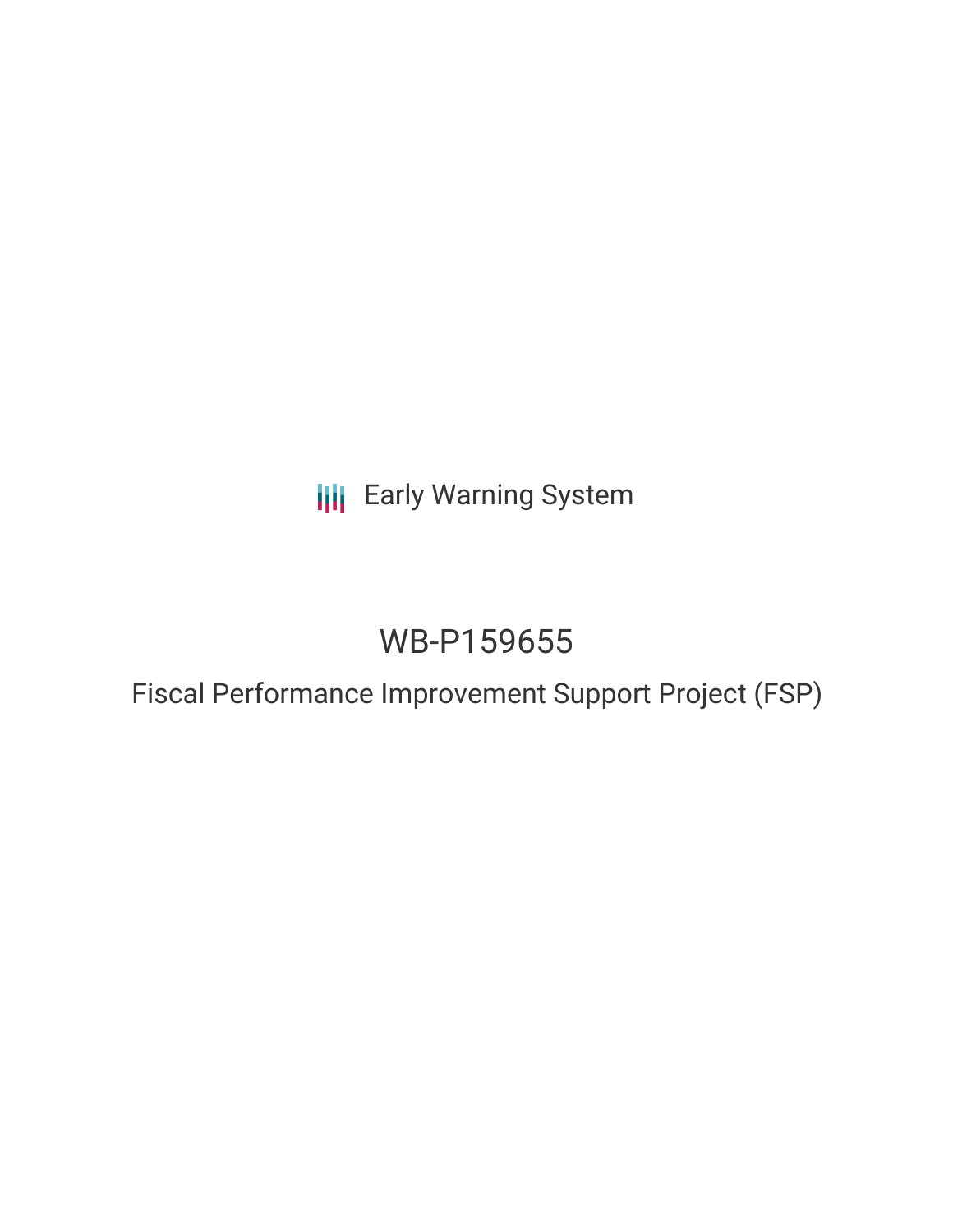

#### **Quick Facts**

| <b>Countries</b>              | Afghanistan               |
|-------------------------------|---------------------------|
| <b>Financial Institutions</b> | World Bank (WB)           |
| <b>Status</b>                 | Active                    |
| <b>Bank Risk Rating</b>       | C                         |
| <b>Voting Date</b>            | 2017-12-19                |
| <b>Borrower</b>               | Government of Afghanistan |
| <b>Sectors</b>                | Law and Government        |
| <b>Investment Type(s)</b>     | Loan                      |
| <b>Grant Amount (USD)</b>     | \$25.00 million           |
| <b>Project Cost (USD)</b>     | \$100.00 million          |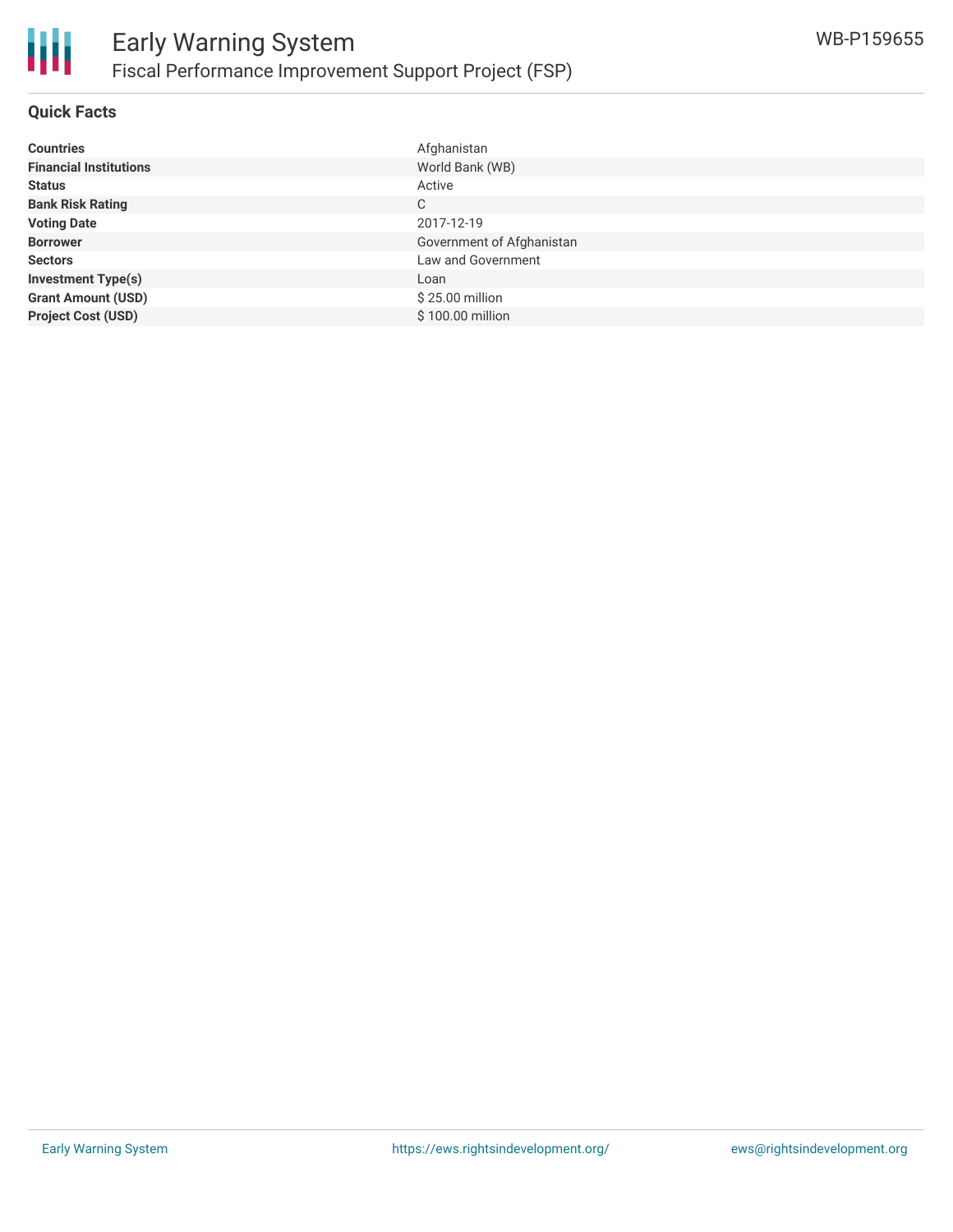

## **Project Description**

To contribute to the improvement of domestic revenue mobilization and public expenditures management, and of reinforcing a performance oriented management culture in the Ministry of Finance.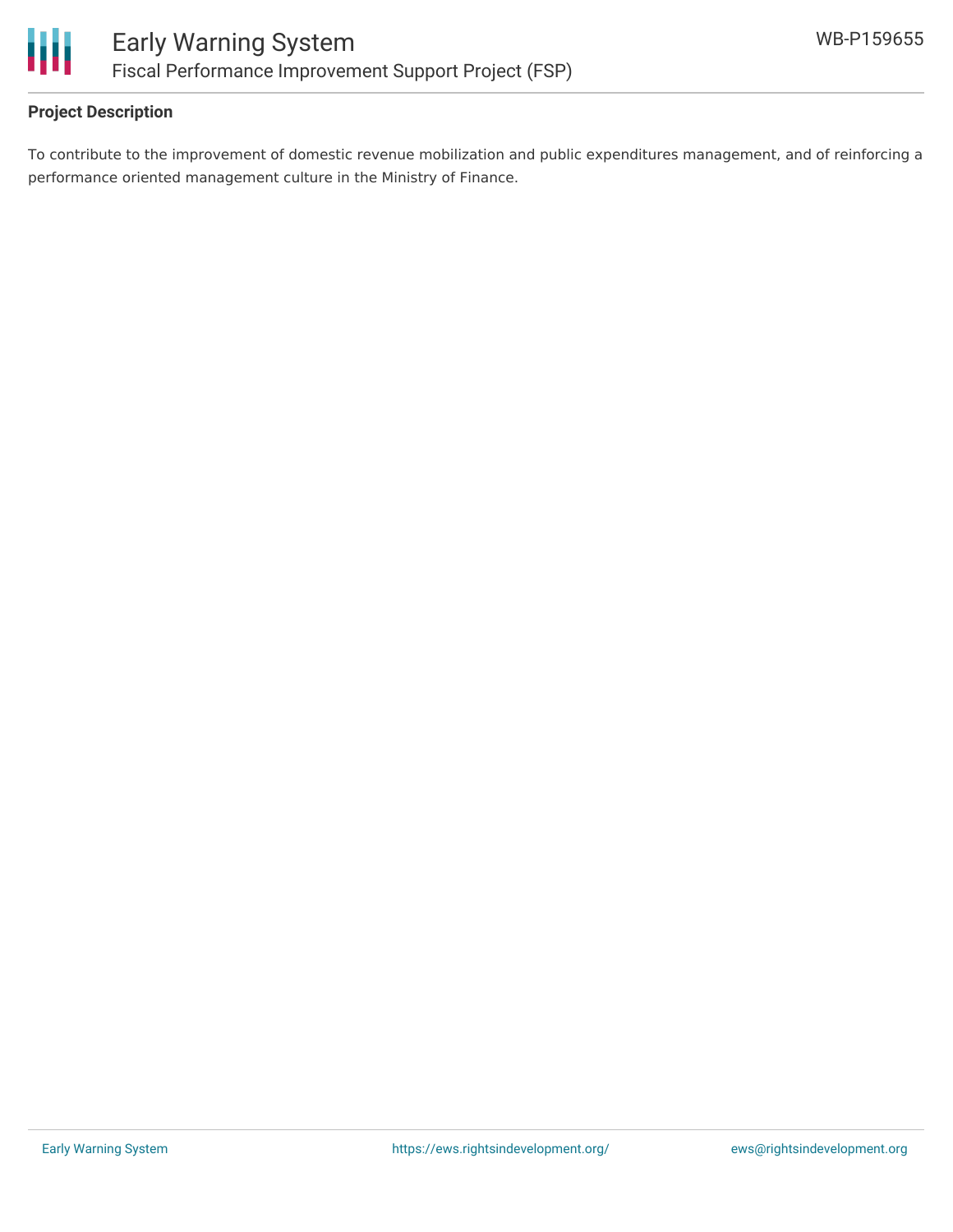

## **Investment Description**

World Bank (WB)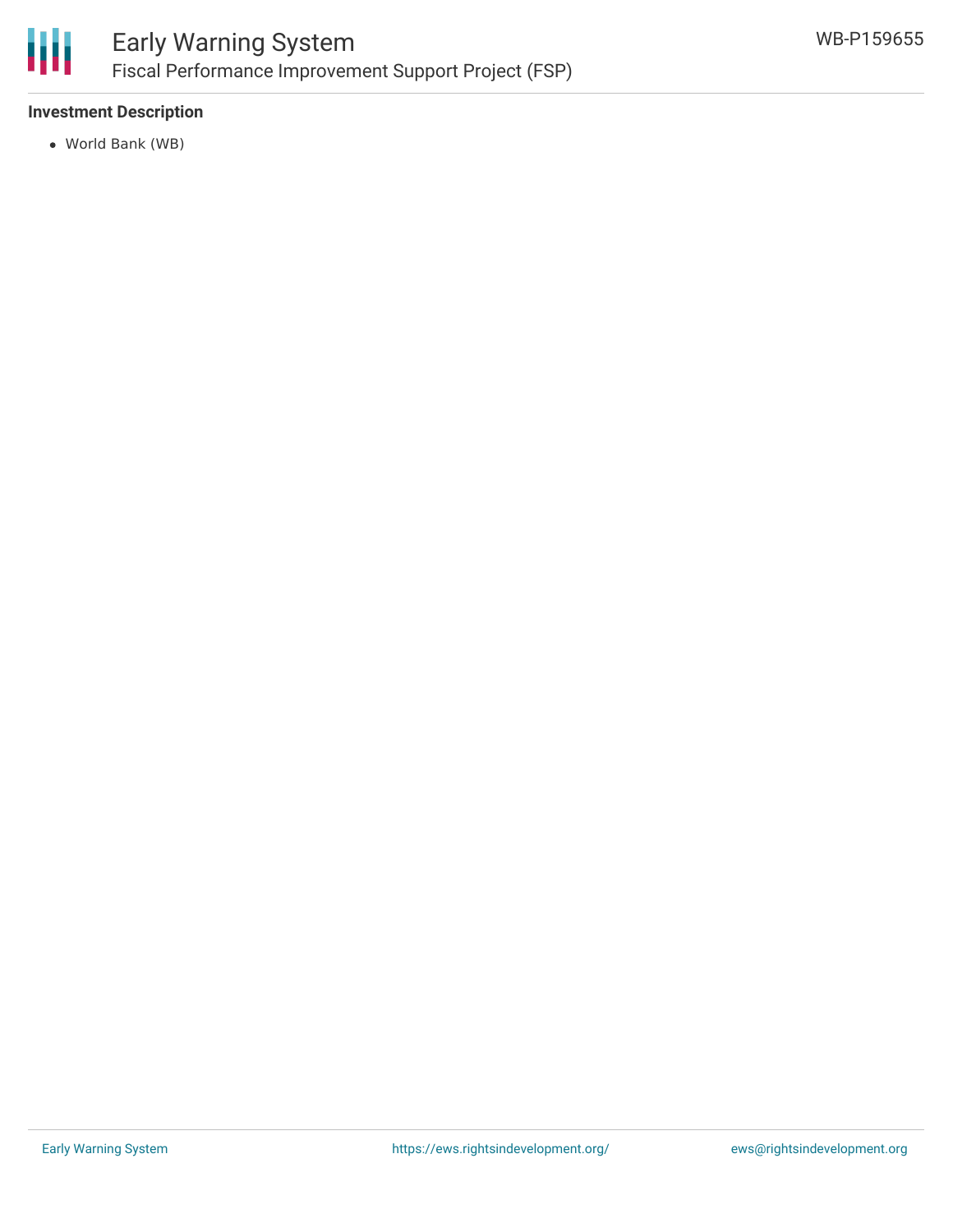

### **Contact Information**

#### PROJECT CONTACTS

World Bank Yousif Mubarak Elmahdi Senior Public Sector Specialist Adenike Sherifat Oyeyiola Sr Financial Management Specialist

Borrower/Client/Recipient Islamic Republic of Afghanistan Sher Khan Nassery Coordinator for the World Bank & ARTF khan.nassery@mof.gov.af

Implementing Agencies Ministry of Finance Khalid Payenda Deputy Minister of Finance khalid.payenda@mof.gov.af

National Procurement Authority Mohammad Sohail Kakar Strategic Advisor sohail.kaakar@aop.gov.af

Supreme Audit Office Mujeeb Rahman Shirzad Admin and Finance Director General shirzad.mujeeb@gmail.com

#### ACCOUNTABILITY MECHANISM OF WORLD BANK

The World Bank Inspection Panel is the independent complaint mechanism and fact-finding body for people who believe they are likely to be, or have been, adversely affected by a World Bank-financed project. If you submit a complaint to the Inspection Panel, they may investigate to assess whether the World Bank is following its own policies and procedures for preventing harm to people or the environment. You can contact the Inspection Panel or submit a complaint by emailing ipanel@worldbank.org. You can learn more about the Inspection Panel and how to file a complaint at: http://ewebapps.worldbank.org/apps/ip/Pages/Home.aspx.